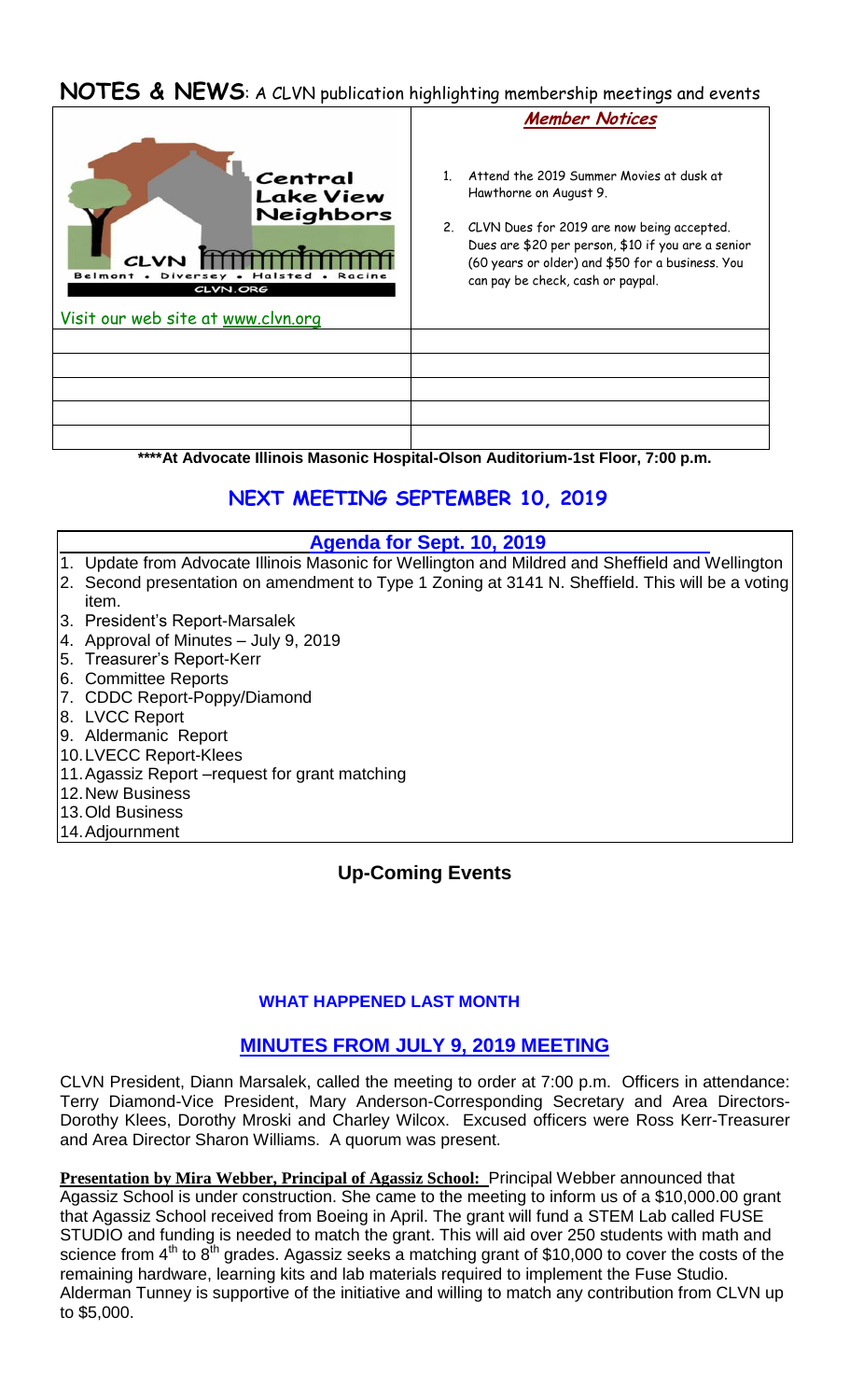The school used their funds to purchase books and printers. Wrightwood Neighbors gives the school about \$10,000.00 a year from proceeds of Taste of Lincoln and has done so for over 12 years. Agassiz now has an IB program and is one of 9 CPS Schools that is pre-k to  $8<sup>th</sup>$  grade. This year 63 students graduated 8<sup>th</sup> grade and many are attending Lincoln Park High School, selective enrollment schools and other art related schools. Lincoln Park does require testing and a good GPA. Jackie Price commented that it is good to invest in the minds of youth. Jeanne Saliture made a motion to approve a donation to Agassiz of \$5000.00 for the Fuse Lab which was seconded by Terry Diamond. The motion passed unanimously. Webber informed us the school has 2 grades of classes for each grade and she has been the principal for 13 years. The school has 500 students attending. This year the school will work with a school in an area determined to be in an area that has economic challenges to share with them. The school works well with other local schools on various projects.

**Presentation by Susan Nordstrom Lopez of Advocate Illinois Masonic Hospital**: Susan Nordstrom Lopez has been the president of the hospital for 17 years. She introduced Tim Tracey of Smithgroup (architect), KLOA who performed the parking study, Turner Construction and Jack George, attorney for the hospital. The hospital presented to CLVN in May seeking to amend the PD (planned development) to add a parking garage on Sheffield between Wellington and Nelson, raze the former cancer center at Mildred and Wellington and to replace the building on Nelson to extend the new Center for Advanced Care to the el track. The building at Wellington and Mildred will be razed and a new building will be erected with a green roof. The surface parking lot bordering Mildred and Oakdale will remain a surface lot. The building will consist of masonry with glass and punched windows for light. The mechanicals will be located within the building. Tom Nelson from Turner Construction informed us that the current parking lot at Oakdale and Mildred will house the construction office and equipment staging area until 2022. Construction will be Monday-Friday from 8 a.m. to 4pm and 4 parking spots on Mildred will be lost during construction. A demolition permit has been received and they will place fencing along Mildred and scaffold walkway on the Wellington side during construction. Employees that park in the lot at Oakdale which has 26 spaces will be relocated to other spaces on the campus. The building will be 4 stories and consist of 50,000 sq. feet. The current building is 30,000 sq. ft. the new building will be slightly taller than the existing parking structure to the west on Wellington. Trash containers will be located in back of the building. Some programs in the Wilton building will move to the new building.

A new parking deck is proposed as part of the PD 50. The first floor will house physical therapy with the other floors for parking. A traffic study was performed in March and June of 2019 during 7:45 a.m. to 8:45 a.m. and 5p.m.-6 p.m. During the recent study they found pedestrian and bike and car traffic all up from March study. The access to the parking deck will be on Nelson. There are 408 spaces in the garage with 30 dedicated to the therapy patients so 378 can be sued by staff and others. The hospital will terminate contracts with the VIC and Century for 150 parking spaces. There are 380 parking spaces in the building on Halsted near wellington. There will be one lane to enter and exit. Employees pay \$40.00 per month for parking. All parking spaces in garages amount to 1645 spaces. They are addressing lighting concerns and looking at sensors. The hospital also has lowered the height of the building to 51 feet. They may place artwork or colored lights on the building on the Wellington and rear sides. The hospital will gain additional far but does not intend to use the additional far. They would have to return for another amendment to use the additional far. They are seeking an administrative adjustment and have filed the amendment to the PD. They will meet with various city agencies. They hope to appear in Sept. at the Plan Commission, Zoning Commission in Oct. and then before the full City Council. CLVN will be reviewing the project. Marsalek announced the hospital has agreed to donate shrubs and greenery at the Wellington side by the former house and restaurant to us to use for the neighborhood.

**Second Presentation by 1142 W. Diversey:** Tabled as no one appeared.

**Second presentation by 3141 N. Sheffield to Amend the Type 1 Zoning: In 2013 Type 1 zoning** was approved for the property. The building has 5000 ft. of commercial space on the first floor. The space has been difficult to market. They are now proposing to convert the commercial space into 6 residential units. They will need to amend the Type 1 Zoning to do this. Bob Purcell has met with the neighbors at the VIC condos to discuss the mechanical unit changes and various other items. They are close to working these issues to a resolution. On July 20 a new fence will be installed around the mechanical units. This will be a voting item on Sept. 10, 2019 if all the issues are resolved. Martino suggested working with the VIC to see if they would lease the commercial space.

**President's Report:** The Community Policing and CLVN meetings for 2019 will be Sept.10 and Nov. 12. Marsalek reminded members that CLVN dues for 2019 were due January 1, 2019 and are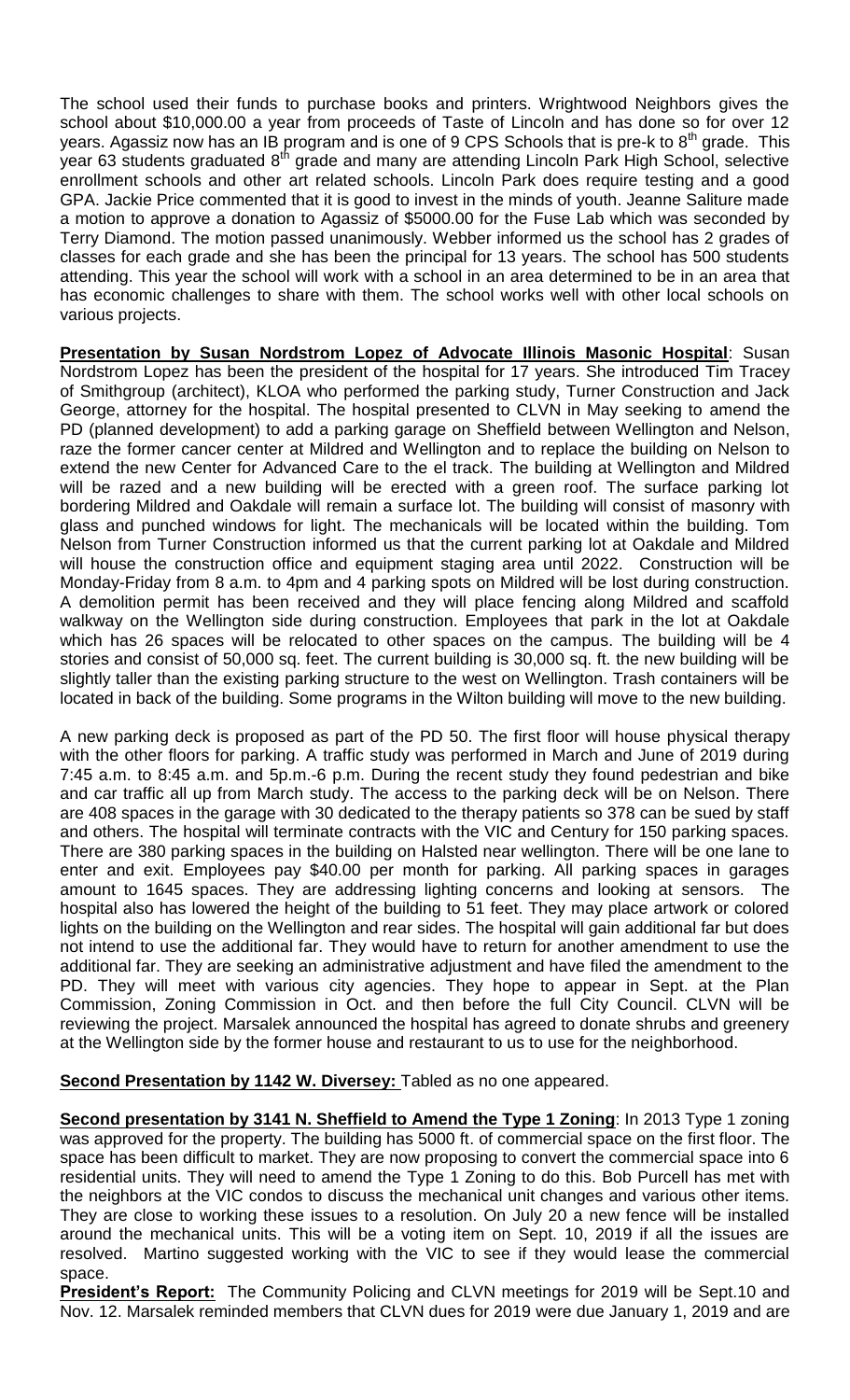now being accepted. You can pay on paypal or send to our Treasurer, Ross Kerr, 3033 N. Clifton, Chicago. Our summer movies are scheduled for July 12 and August 9. We had a great turn out on June 7 and thanks to diamond and Anderson for their help with the movie. Someone either stole or took the banner announcing the movies at Hawthorne School. Advocate will be doing work on their grease trap this week which will affect Wellington. The Alderman's office informed us that the CTA has offered a compromise of accepting the art work as proposed on Diversey north side with the same colors and not have artwork on the south side or no artwork at all at the station. There was discussion at the meeting about the color needs to be changed. Marsalek will send a notice to members for their comments.

**Treasurer's Report**: Marsalek reported for Kerr. The account balance for all our accounts is \$19,632.97. Income was from memberships, flower sale and movie night. Expenses were flower sale, movie night and zoning submission reimbursement.

**Approval of May 14, 2019 Minutes**: A motion was made by Terry Diamond to approve the minutes from May 14, 2019 which was seconded by Jeanne Saliture. The motion passed unanimously.

Ald. Report: Jessup reported that the 19<sup>th</sup> District has 407 officers. There is still time to claim your senior sewer rebate as you can still apply for the exemption till July 19, 2019. The southwest corner of Wellington and Sheffield will be paved and planters over the area. A question was raised about changing the times of 383 parking. Jessup will check but believes petitions signed by residents are needed. A member requested the alley by Barry and Fletcher need repaving. Poppy indicated the flower boxes by Agassiz need to be glued or restored.

**Planning & Zoning Committee Report:** Poppy reported the hospital presented at the last meeting. The developer for 1142 W. Diversey may not be returning to CLVN. The former Mi Tierra was razed and the development is moving forward.

**CDDC Report**: Poppy reported the hospital presented and at the next meeting is scheduled for July.

**LVCC Report:** Klees reported LVCC held its annual meeting and election in June.

**Lake View East Chamber of Commerce**: Maureen Martino reported there are planters on Belmont, sidewalks were power washed, the private security is back on the streets and the chamber is working with the 19<sup>th</sup> District to address the problem of residents leaving garage doors open. The movie is Friday in which they are a sponsor. They also started a Lake View Supper Club in which you can join for \$10.00. This month there will be a patio party, bbq event and event at Lago Wine Bar. Rummage sale is this Sunday on Belmont east of Sheffield from noon-4p.m. They have 28,000 who receive their newsletter. New businesses are coming to the area. .

**Chicago Cubs**: No report

#### **Old Business**: None

#### **New Business**: None

**Adjournment:** A motion was made by Terry Diamond and seconded by Charlie Wilcox to adjourn. The motion passed unanimously. The meeting adjourned at 9:20 p.m. The next meeting is Sept. 10, 2019.

**CAPS REPORT 19th District - Beat 1933** (boundary - Belmont to Diversey between Lincoln to Halsted): The Community Policing meetings for 2019 will be Sept. 10 and Nov. 12. The Commander is Christopher Papaioannou and his contact information is [chris.papaioannou@chicagopolice.org.](mailto:chris.papaioannou@chicagopolice.org) The CAPS meeting was held July 9, 2019. There were 5 robberies on the beat for which 2 occurred in May and 3 in June. The robberies were on the blocks of 1000 W. Dviersey a wallet was stolen, 800 W. Wellington a laptop was taken, Belmont CTA a cellphone was stolen, 3000 N. Halsted (Walgreen's store) someone tried to steal liquor and was arrested and 945 W. Belmont in which a wallet was stolen on the Pride Day. There were 7 burglaries in which 5 were in May and 2 in June. Items taken included bikes and personal items from mostly unsecured apartments or houses. A request was made by Marsalek to check on the activity of a group of guys on the 3000 block of Clifton as the license plate has been sent to the police and 911 calls have been made to their unusual activity. Poppy asked if there were any arrests from the shooting on Lake Shore Drive that spilled onto the Walgreens at Belmont and